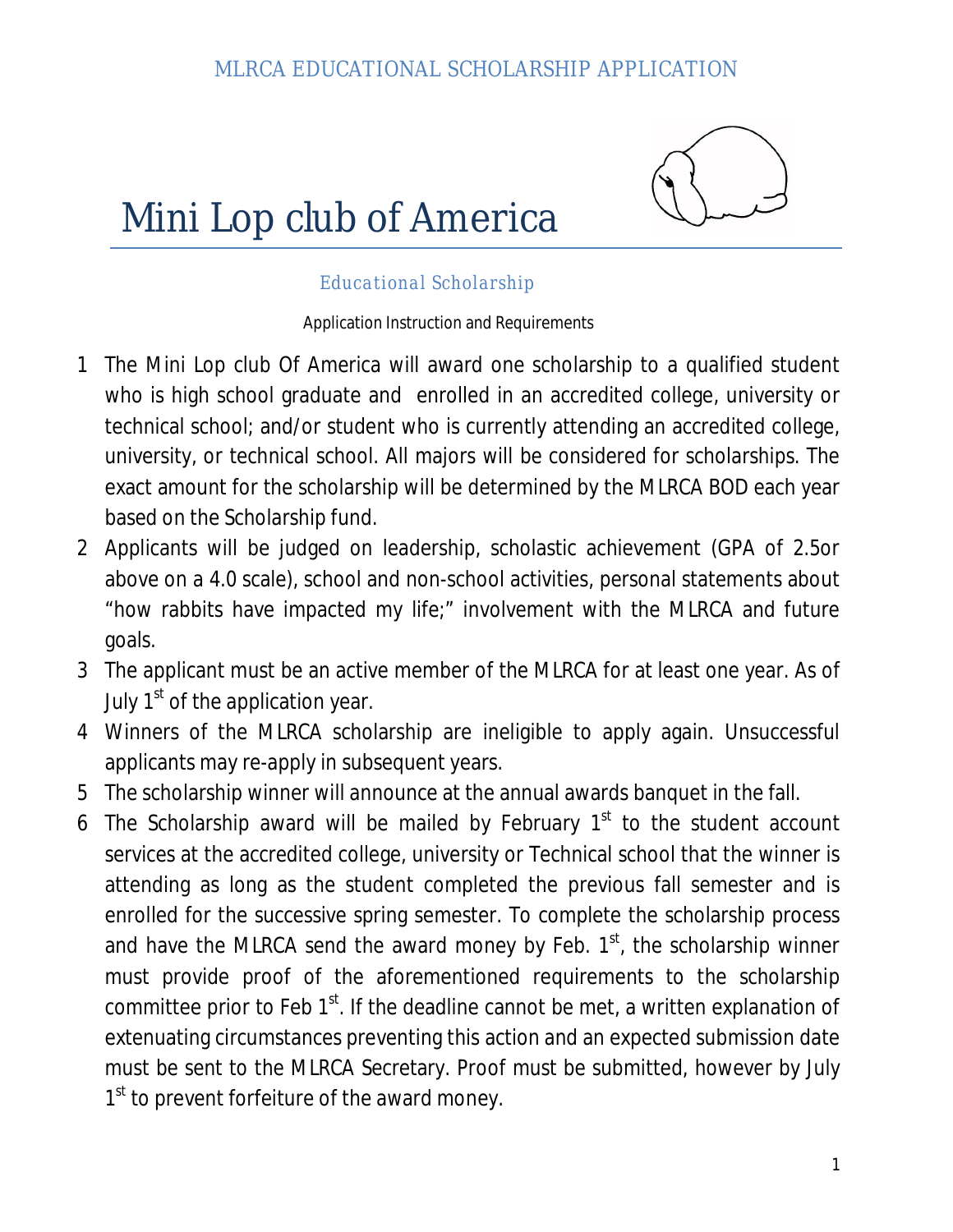FULL NAME:\_\_\_\_\_\_\_\_\_\_\_\_\_\_\_\_\_\_\_\_\_\_\_\_\_\_\_\_\_\_\_\_\_\_\_\_\_\_\_\_\_\_\_\_\_\_\_\_\_\_

CURRENT ADDRESS: with the contract of the contract of the contract of the contract of the contract of the contract of the contract of the contract of the contract of the contract of the contract of the contract of the cont

NAME AND ADDRESS OF HIGH SCHOOL GRADUATED FROM:

HIGH SCHOOL GPA\_\_\_\_\_\_\_\_

COLLEGE GPA (If applicable)\_\_\_\_\_\_\_\_\_\_\_\_\_\_\_\_\_\_\_\_\_\_\_\_\_\_\_\_\_\_\_\_\_\_\_\_\_\_\_\_\_\_\_

NAME AND ADDRESS OF COLLEGE, UNIVERSITY,OR TECH SCHOOL:

NUMBER OF SEMESTERS COMPLETED AT SCHOOL STATED ABOVE: \_\_\_\_\_\_\_\_\_\_\_

\_\_\_\_\_\_\_\_\_\_\_\_\_\_\_\_\_\_\_\_\_\_\_\_\_\_\_\_\_\_\_\_\_\_\_\_\_\_\_\_\_\_\_\_\_\_\_\_\_\_\_\_\_\_\_\_\_\_\_\_\_\_

MAJOR/ GENERAL FIELD OF STUDY YOU OR WILL BE PERSUING

I HAVE READ MY COMPLETED APPLICATION AND IT IS TRUE AND CORRECT TO THE BEST OF MY KNOWLEDGE.

DATE: -----------------------------------------------------------

MEMBER SIGNATURE\_\_\_\_\_\_\_\_\_\_\_\_\_\_\_\_\_\_\_\_\_\_\_\_\_\_\_\_\_\_\_\_\_\_\_\_\_\_\_\_

HOME PHONE NO :\_\_\_\_\_\_\_\_\_\_\_\_\_\_\_\_\_\_\_\_\_\_\_\_

CELL PHONE NO:\_\_\_\_\_\_\_\_\_\_\_\_\_\_\_\_\_\_\_\_\_\_\_\_\_\_

CAMPUS PHONE NUMBER:\_\_\_\_\_\_\_\_\_\_\_\_\_\_\_\_\_\_

MAIL COMPLETED FORM TO THE MLRCA SECRETARY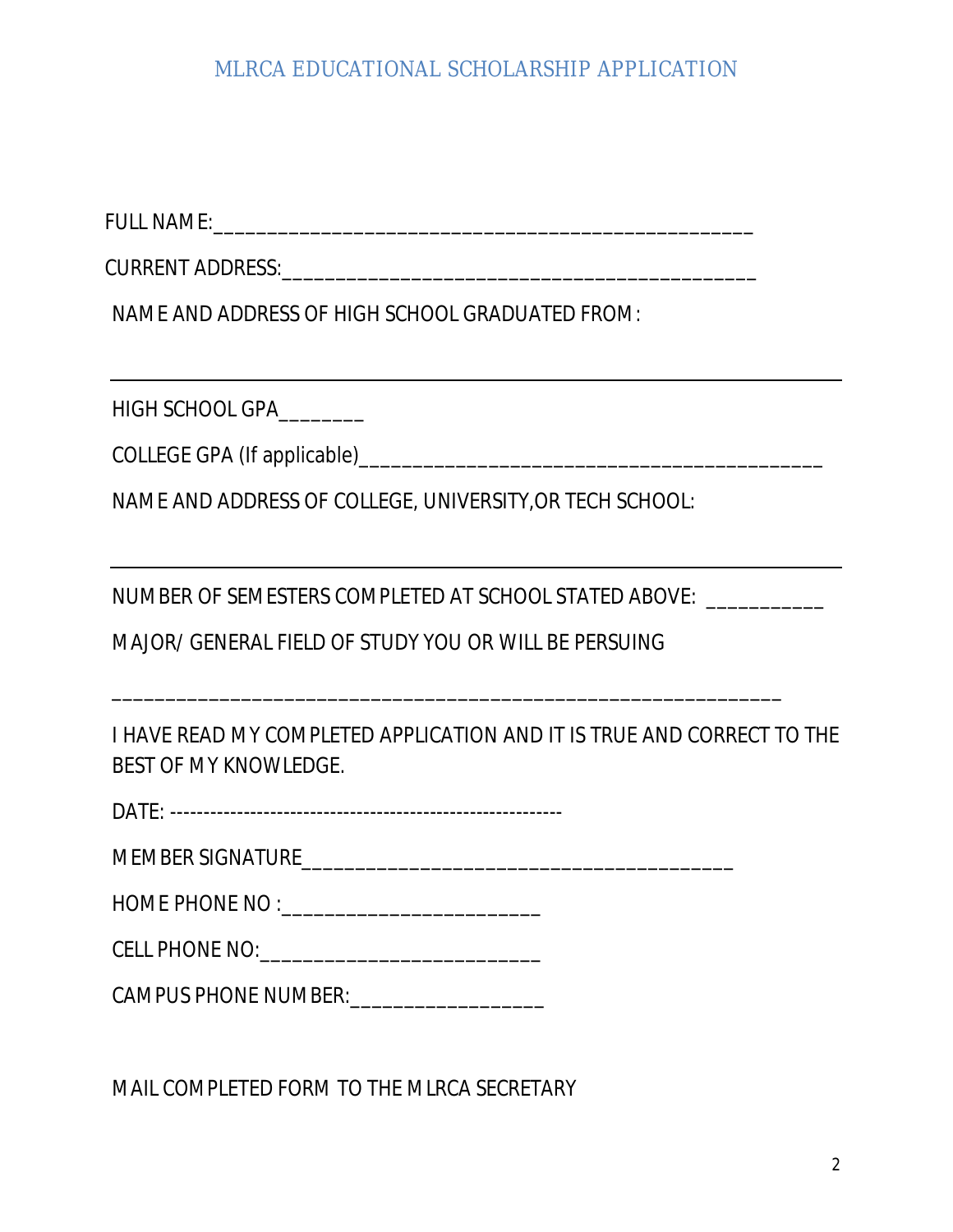POSTMARK DEADLINE IS JULY 1<sup>ST</sup> LATE OR INCOMPLETE APPLICATIONS WILL NOT BE ACCEPTED!!!!!!!

IF NEEDED, PLEASE ADD ADDITIONAL PAGES TO THE APPLICATION TO RESPOND TO THE FOLLOWING ITEMS 1-6

- 1. Describe your activities outside of school (i.e. community or organizations, church, 4-H, youth activities) include any leadership positions/offices held: recognition or awards received.
- 2. Describe what MLRCA activities you have attended or been involved in.( Include dates of events , activity where applicable)
- 3. Describe your education goals and future career plans.
- 4. Describe in a 100 word summary: "**How raising rabbits has impacted your life")**
- 5. Describe your school related activities. Include leadership positions/offices held; recognition or awards received.
- 6. Describe your employment, volunteer experience (s) or internship(s) you have completed.